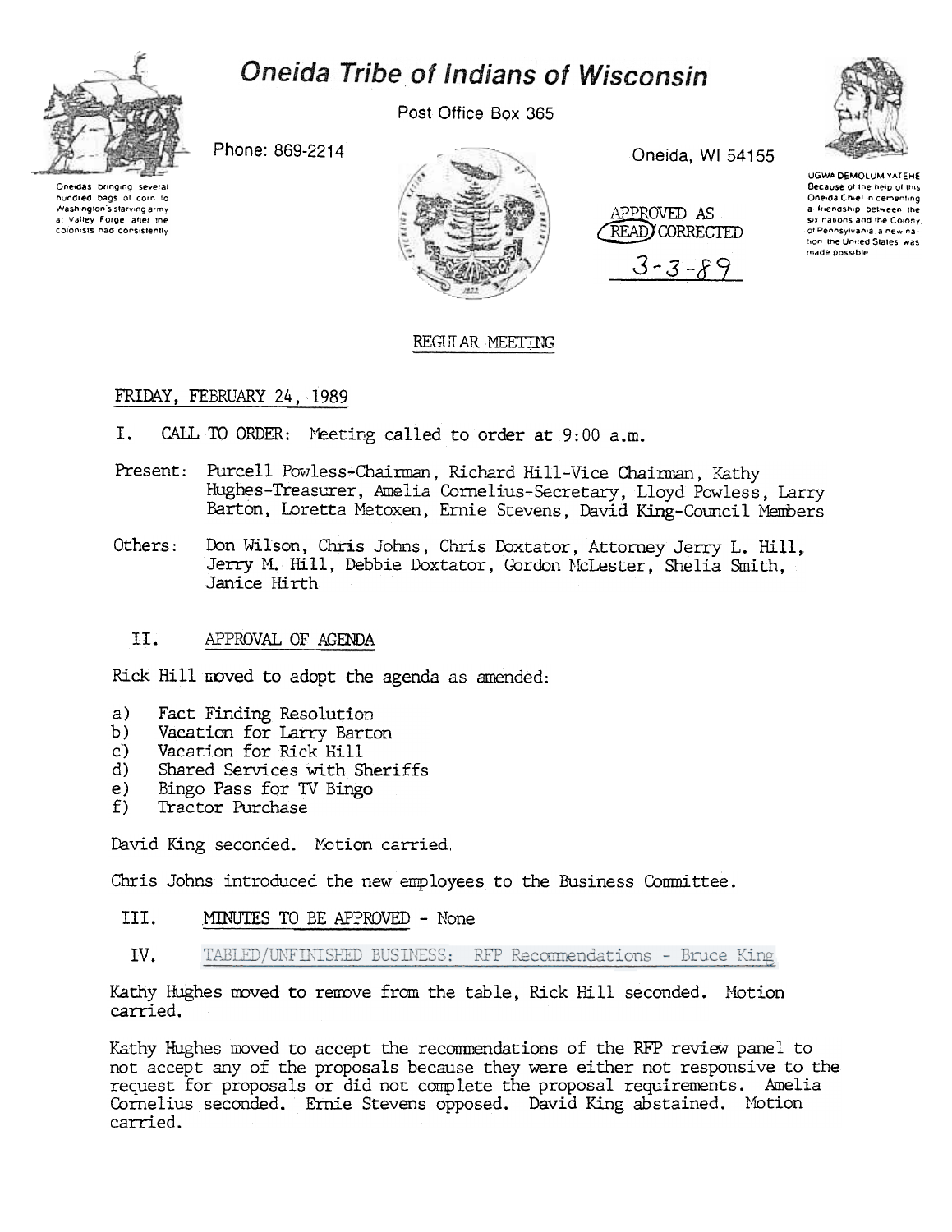ONEIDA TRIBE OF INDIANS OF WISCONSTN REGULAR MEETING - FEBRUARY 24, 1989 Page 2

Larry Barton moved to have the General Manager report back to the Business Committee with an operational plan for the Bingo Kitchen in the next fifteen (15) days, Loretta Metoxen seconded. Motion carried.

#### $V_{\perp}$ REPORTS:

### A. HUMAN RESOURCES

- Info: Hiring: J. King for Custodian I, at Bingo. Reassigned: Gerald  $11 -$ Butler to OTS bus drive.
- $2.$ Appeals: Paul Barber, Colleen Cottrell and Stacey Doxtater. Amelia Cornelius moved to hold an executive session. Kathy Hughes seconded. Motion carried.

### $B_{-}$ ONEIDA AIRPORT HOTEL CORPORATION - Janice Hirth

Janice Hirth presented the Hotel Reports for December, 1988 and January, 1989.

 $\mathsf{C}$ . GERMANY PROJECT REPORT/UPDATE - L. Gordon McLester

Rick Hill moved to approve the report, David King seconded. Lloyd Powless abstained. Motion carried.

> D. ECONOMIC DEVELOPMENT SUMMARY INFO REPORT - Jerry M. Hill

Loretta Metoxen moved to approve the procedure as outlined by Jerry M. Hill for recommendations for the development of a Land Use Plan and to work with the Communications Department in informing the Oneida public about the plan and to publish the plan in the Kalihwisaks. Ernie Stevens seconded. Motion carried.

Rick Hill moved to accept the report, Ernie Stevens seconded. Motion carried.

- **VI** NEW BUSINESS
	- **RESOLUTIONS**  $\mathsf{A}$

### Robert Wood Johnson Foundation 2-24-89-A 1.

WHEREAS, the Oneida Tribe of Indians of Wisconsin is extremely concerned and supportive of the health and welfare of its members, and

WHEREAS, the Oneida Tribe of Indians of Wisconsin provides comprehensive health services through the Oneida Community Health Center, and

WHEREAS, the Oneida Tribe of Indians of Wisconsin is dedicated toward providing quality care and health services.

WHEREAS, the Oneida Tribe of Indians of Wisconsin wishes to apply for assistance in Records Management, Contract Health, Quality Assurance and Accounts Receivable.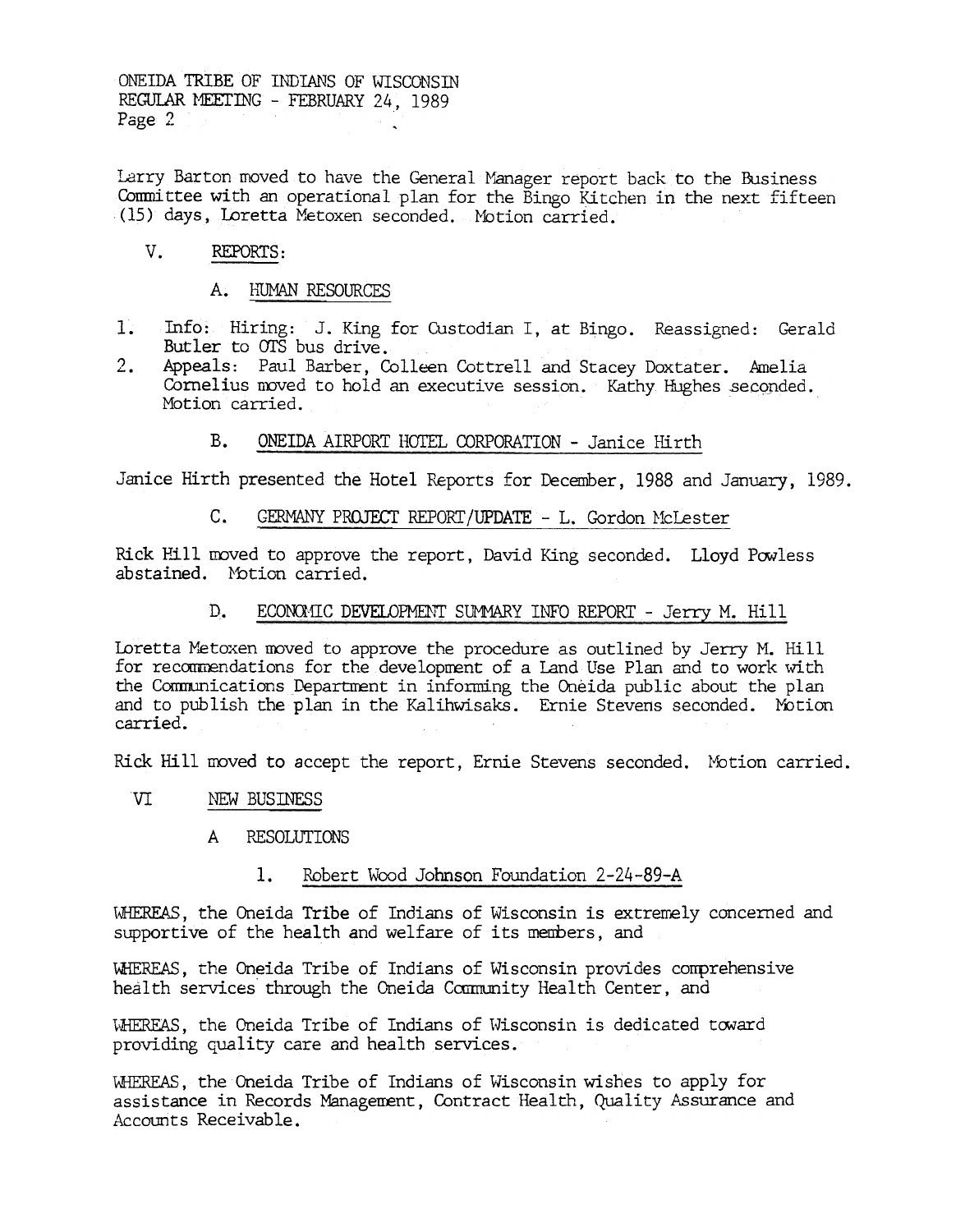ONEIDA TRIBE OF INDIANS OF WISCONSIN REGULAR MEETING - FEBRUARY 24, 1989 Page 3

RESOLUTIONS (Continued)

NOW THEREFORE BE IT RESOLVED: that the Oneida Tribe of Indians of Wisconsin apply for a Robert Wood Johnson Foundation Program for Improving the Health of Native Americans Grant Award.

Lloyd Powless moved to adopt, Ernie Stevens seconded. Motion carried.

### $2.$ Library LSCA Grant  $-2-24-89-B$

WHEREAS, the Oneida Tribe of Indians of Wisconsin feels that reading skills are important for all Oneida Community members, and

WHEREAS, the Oneida Tribe of Indians of Wisconsin provides library services through the Oneida Camunity Library, and

WHEREAS, the Oneida Community Library is in need of a childrens reading program.

NOW THEREFORE BE IT RESOLVED: that the Oneida Tribe of Indians of Wisconsin apply for a Library Services and Construction Act. (LSCA) Grant through the Wisconsin Department of Public Instruction.

Rick Hill moved to adopt, Kathy Hughes seconded. Motion carried.

### 3. Germany Trip USIA Grant  $-2-24-89-C$

WHEREAS, the Oneida Tribe of Indians of Wisconsin recognizes the need to share the Oneida and Iroquoian Cultures with other worldly groups, and

WHEREAS, the Oneida Tribe of Indians of Wisconsin has demonstrated its ability to establish and maintain on-going relationships through international cultural exchanges, and

WHEREAS, the Oneida Tribe of Indians of Wisconsin is planning an international cultural and educational exchange with West Germany for the fall of 1989.

NOW THEREFORE BE IT RESOLVED: that the Oneida Tribe of Indians of Wisconsin apply for a United States Information Agency International Educational and Cultural Activities Grant.

David King moved to adopt, Larry Barton seconded. Lloyd Powless abstain Motion carried.

#### $4<sup>1</sup>$ Child Abuse Prevention Foundation -2-24-89-D

WHEREAS, the Oneida Tribe of Indians of Wisconsin is concerned for the health and welfare of its children, and

WHEREAS, the Oneida Tribe of Indians of Wisconsin is providing services to meet the needs of preschool aged Oneida children through the Oneida Headstart Program, and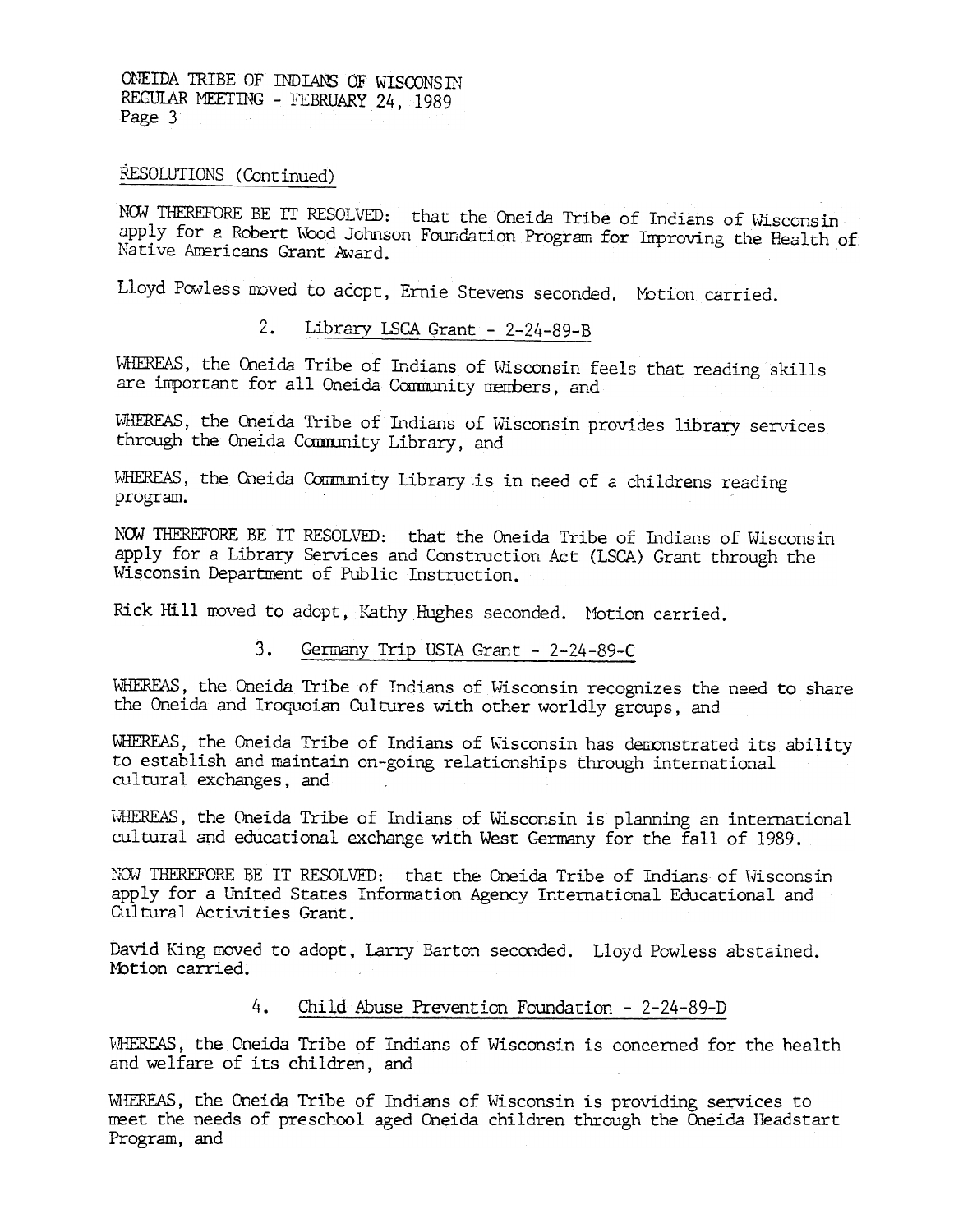ONEIDA TRIBE OF INDIANS OF WISCONSTN REGUIAR MEETING - FEBRUARY 24, 1989 Page 4

Resolutions (Continued)

WHEREAS, the Oneida Tribe of Indians of Wisconsin is in need of programs that will educate parents and children on all types of abuse and their prevention.

NOW THEREFORE BE IT RESOLVED: that the Oneida Tribe of Indians of Wisconsin apply for a Child Abuse Prevention Fund Grant through the Children's Hospital Foundation of Milwaukee, Wisconsin.

Lloyd Powless moved to adopt, Amelia Cornelius seconded. Motion carried.

### 5. Bingo Investigative Commission - 2-10-89-E

WHEREAS, the Oneida General tribal Council adopted a plan to form a Bingo Investigative Commission, and

WHEREAS, the Bingo Investigative Commission was established with the following members sworn in on November 10, 1988:

| Deborah Doxtator  | Jerry M. Hill         |
|-------------------|-----------------------|
| Alan King         | Artley Skenandore, Jr |
| Ronald J. Summers | Winnifred Thomas      |

WHEREAS, the Bingo Investigative Commission has met to establish the parameters and structure of the Commission, and

WHEREAS, the individual members of the Commission, by concensus, have determined that the highest standards of ethics will be followed throughout the investigation, and

'WHERFAS, through Oneida General Tribal Council Directive, the Bingo Investigative Conmission is invested with the following duties:

- 1. Review oneida Bingo Management Structure for the past five years.
- 2. Review of investigation material.
- 3. Interview present and past oneida Tribal employees as well as others who may have knowledge of Oneida Bingo Enterprise activities within the last five years.
- 4. Prepare a written report of findings.
- 5. Present report with recommendations to the Oneida General Tribal Council.

WHEREAS, the Bingo Investigative Commission will need full cooperation and recognition from the Oneida Business Committee, Oneida Tribal Administration and Oneida Bingo Management in order to bring their fact finding to a conclusion with recommendations.

NOW THEREFORE BE IT RESOLVED: that the Oneida Business Committee recognize the need for cooperation from all Tribal Fnployees of Programs and/or Erlterprises for the Bingo Investigation, and

BE IT FURTHER RESOLVED: that the Oneida Business Committee recognize the Bingo Investigative Commission which is made up of the following persons: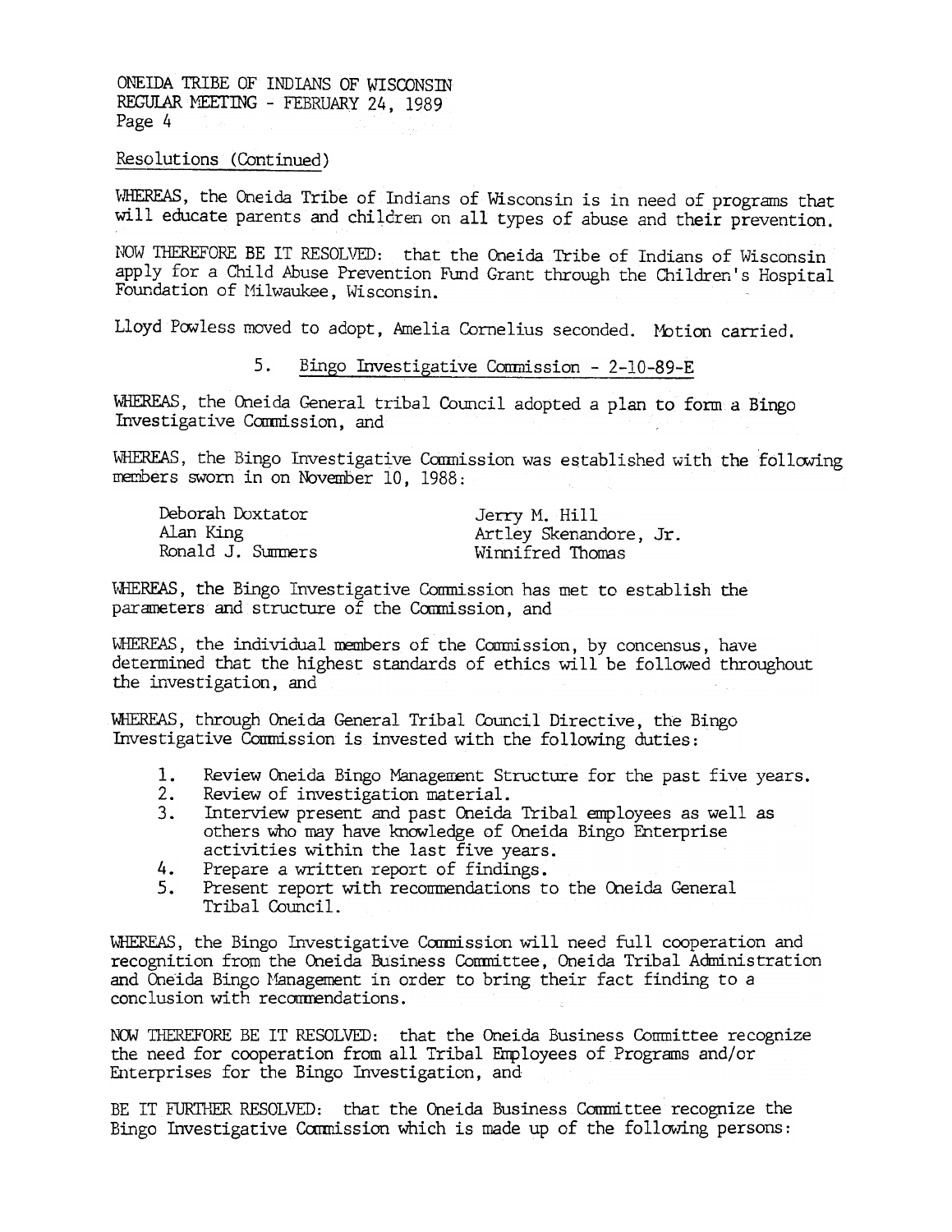OUEIDA TRIBE OF INDIANS OF WISCONSIN REGULAR MEETING - FEBRUARY 24, 1989 Page 5

Resolutions (Continued)

| Deborah Doxtator | Artley Skenandore, Jr. |
|------------------|------------------------|
| Jerry M. Hill    | Ronald J. Summers      |
| Alan King        | Winnifred Thomas       |

BE IT FURTHER RESOLVED: that the Oneida Business Committee Support the internal Bingo Investigative Commission with Tribal resources and records as identified and deemed necessary by the Bingo Investigative Commission.

David King moved to adopt. Lloyd Powless seconded. Motion carried

Loretta Metoxen moved that the Commission report back to the Business Committee with a timeline for the investigation. Kathy Hughes seconded. Motion carried.

### B. REQUESTS

### $1.$ Sheila Smith Request for Financial Support for an Art Show at the Smithsonian March 1, 1989

Shelia Smith was informed to submit her request to the Community Support Committee.

 $2.$ EAP Training

Employee Assistance Program training is scheduled for March 15, 1989 at 8:30 a.m. for the Business Committee. David King moved to approve, Lloyd Powless seconded. Motion carried.

#### $\mathbf{3}$ Donation from Instant Ticket Factory, Inc.

Loretta Metoxen moved that the \$5,000 received from Instant Tickets all be budgeted for graduate studies in the Education Fund. Ernie Stevens seconded Motion carried.

#### $4.1$ Allocation of Recovered Indirect Cost Funds for OTS

Loretta Metoxen moved to table any discussion on budgeting the reimbursed indirect cost from the BIA until after the meeting with Oneida Tribal School Board. Kathy Hughes seconded. Motion carried.

### Letter received from Linda Johnson, University of Minnesota

Amelia Cornelius moved to send a letter of congratulations to the University of Minnesota with regrets that the Chairman is unable to attend. David King seconded. Motion carried.

#### $6.$ OTS Request Funds for Trip to Grand River

Rick Hill moved to approve of \$3,000 from the Business Committee travel budget for Oneida Tribal School staff to attend the Iroquois Education Conference at Grand River in Canada on March 4&5, 1989. Ernie Stevens seconded. Motion carried.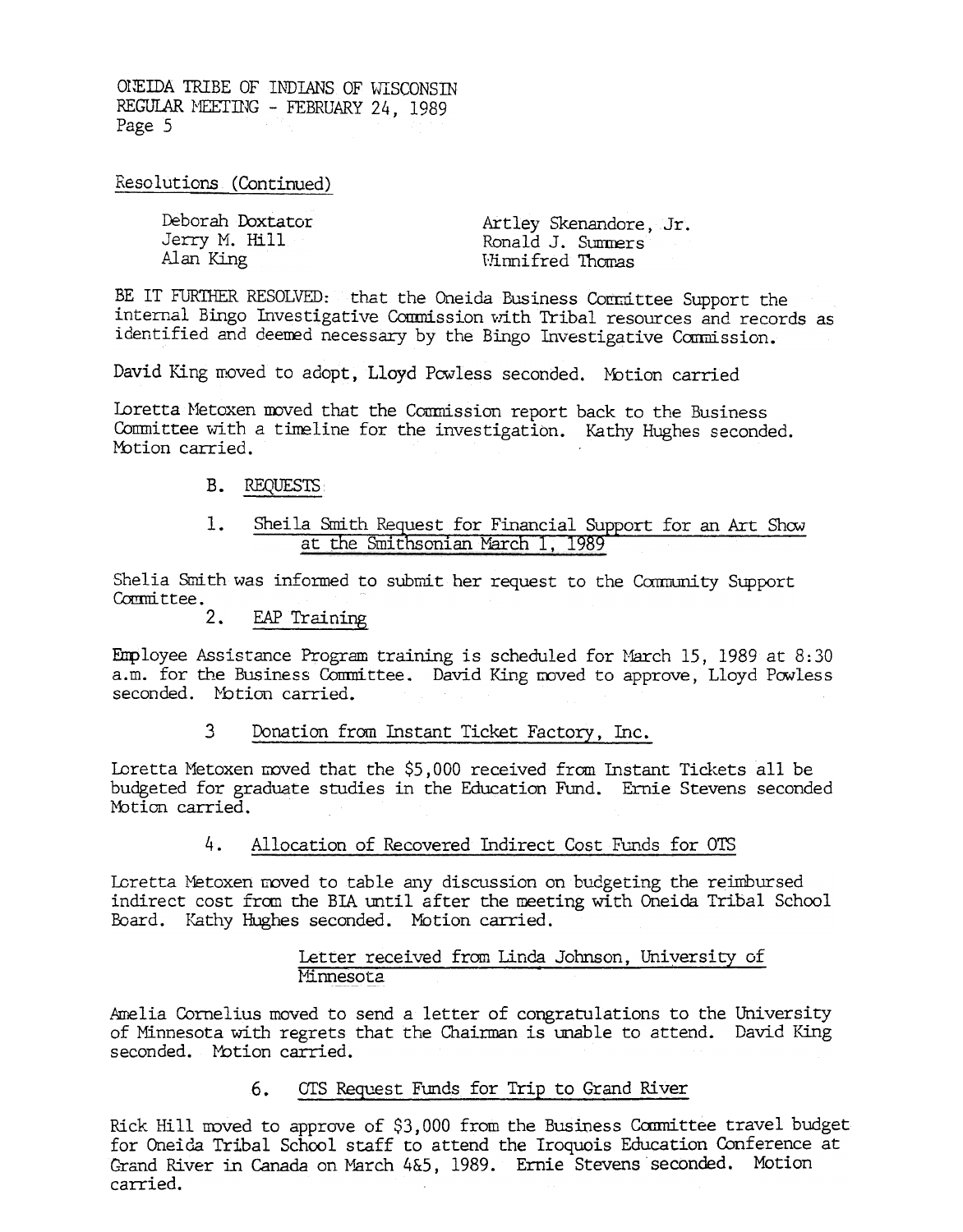ONE IDA TRIBE OF INDIANS OF WISCONSIN REGULAR MEETING - FEBRUARY 24, 1989 Page 6

> $7.$ Bingo Pass Info - Basketball (Door prizes)

TWo Bingo passes for Over Thirty Basketball team door prize. DaVid King moved to approve, Loretta Metoxen seconded. Motion carried.

Twenty seven Bingo passes and 25 Top-of-the-Hill passes for the TV bingo participants in promoting the proposed game. Kathy Hughes moved to approve, David King seconded. Motion carried.

- C. CONTRACTS/AGREEMENTS None
- D. TRAVEL/VACATION
- 1) Vacation Kathy Hughes  $\frac{1}{2}$  day 2/24/89 afternoon; Lloyd Powless  $\frac{1}{2}$  day  $2/24$ / &  $3/3/89$ ; Rick Hill  $\frac{1}{2}$  Day 2/25/89 Amelia Cornelius moved to approve, Loretta Metoxen seconded. Kathy, Lloyd, Rick abstained.
- 2) Travel -Jerry L. Hill Attend North American Conference on Status of Indian Gaming  $3/29 - 3/89$  - Reno, NV - Ernie Stevens moved to approve, David King seconded. 4 members for, 3 opposed (Amelia, Kathy, Lloyd) Motion carried.
- 3) Amelia Cornelius: Travel Tribal Histories Workshops in June, 1989. Kathy Hughes moved to approve, David King seconded. Amelia Cornelius abstained. Motion carried.
- 4) Loretta V. Metoxen Travel: Bemidji 2/26 28/89 Tribal Education Codes (I-day workshop) Rick Hill moved to approve, Ernie Stevens seconded. l'btion carried.
- 5) Amelia Cornelius: Travel, Grand River, Canada -Education Conference: 3-3 - 3-5-89. Larry Barton moved to approve, Lloyd Powless seconded. Motion carried.
- 6) Rick Hill moved to approve of vacation for Larry Barton from June  $19 -$ 23, 1989. Amelia Cornelius seconded. Motion carried. Lloyd Powless moved to request Larry Barton to provide a report of his course work after his vacation, David King seconded. Motion carried.
- VII. OTHER

### 1. Purchase John Deere Tractor for Agriculture Program

Kathy Hughes moved to table until the Farm Business Plan is finalized and approved, David King seconded. Larry Barton and Rick Hill abstained. Motion carried.

> $2.$ Shared Services with Sheriffs

Amelia Cornelius moved to have the Chairman attend the joint meeting of the Sheriffs in Brown County in regard to shared services for law enforcement. Kathy Hughes seconded. Motion carried.